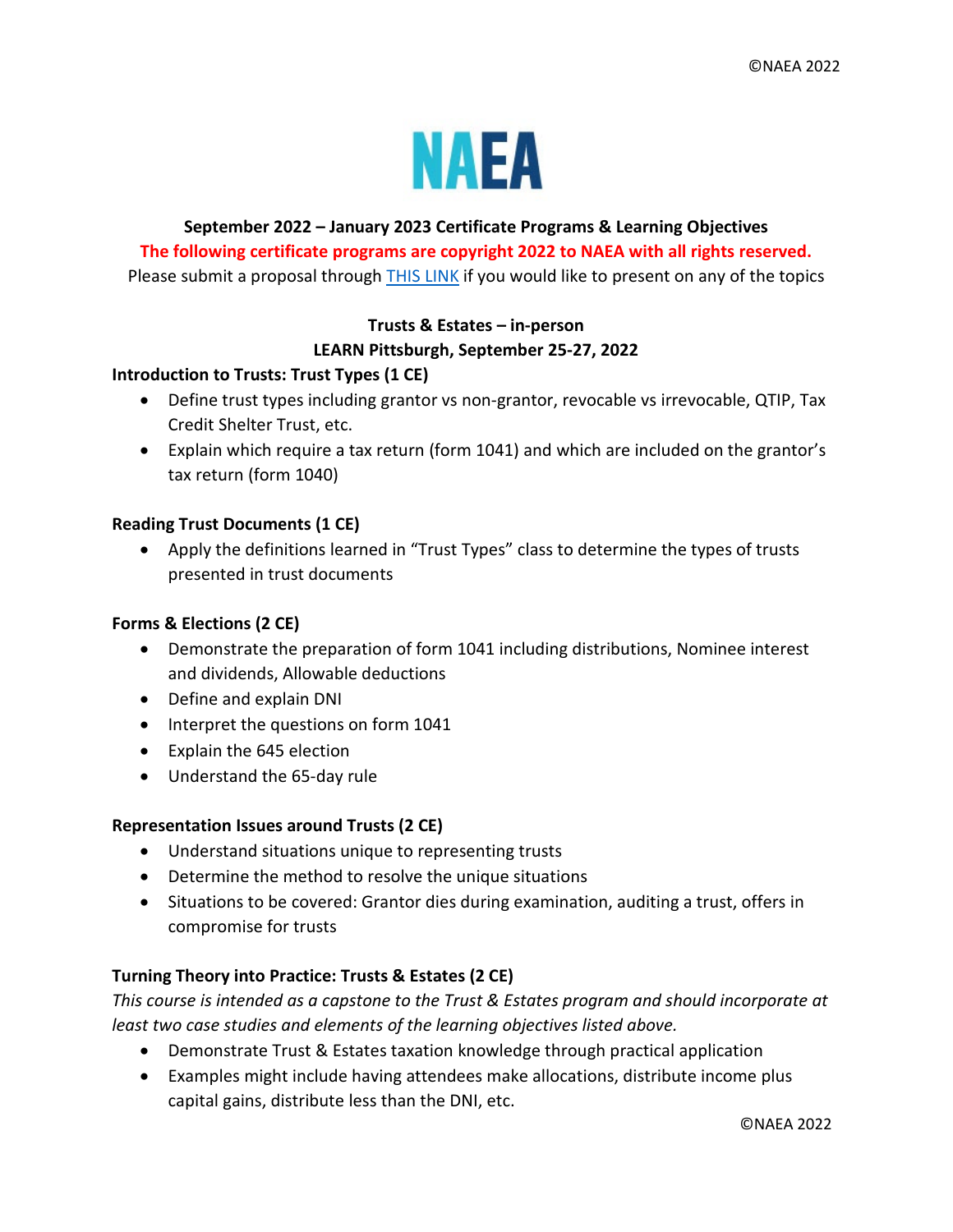## **S-Corporations Certificate Program – Virtual**

\*These courses will be scheduled throughout the month of October

#### **Introduction to S-Corporations (2 CE)**

- Review the limitations  $-$  # of shareholders, type of taxpayer that can be a shareholder
- Define Reasonable comp and the strategies
- Discuss distributions and which are taxable
- Explain S-Corp election requirements and form 2553
- Understand when you can use late election and how to make it
- Understand late filing penalties

#### **S-Corporation Forms (2 CE)**

- Demonstrate Form 1120S
- Interpret the questions on the form
- Construct the balance sheet and explain when it is required and when it should be done anyway

#### **Advanced S-Corporations (2 CE)**

- Understand and know how to use form 966 and dissolution
- Understand and know how to use Built in Gains (BIG)
- Understand and interpret selling assets purchased with a C-Corp

#### **Turning Theory into Practice: S – Corporations (2 CE)**

*This course is intended as a capstone to the S-Corporations program and should incorporate at least two case studies and elements of the learning objectives listed above.*

• Demonstrate S-Corporation taxation knowledge through practical application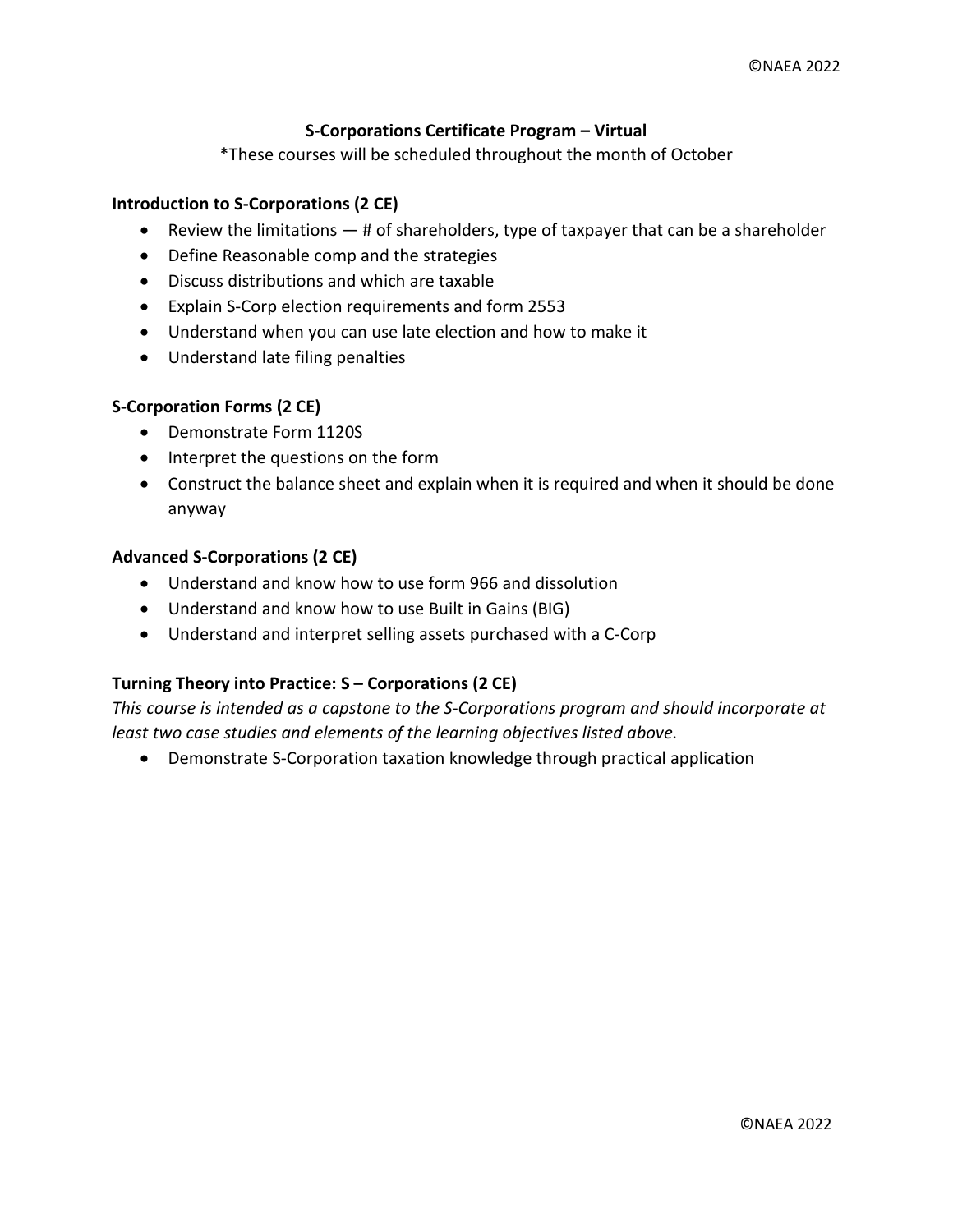## **Partnerships Certificate Program – in-person LEARN Baton Rouge, November (Location & Date to be released soon)**

## **Introduction to Partnerships (1 CE)**

- Define partnership
- Explain different types like publicly traded (PTP), limited partnership, a "small business" with multiple partners, etc.
- Understand guaranteed payments versus profit
- Understand late filing penalties

## **Partnership Forms (2 CE)**

- Demonstrate Form 1065
- Interpret the questions on the form
- Construct the balance sheet and explain when it is required and when it should be done anyway

## **Distribution, Loss and Basis (2 CE)**

- Explain basis with various examples
- Define the difference between book basis and partner basis
- Explain Form 7204 and 7205 (even though it goes with the 1040) if these aren't released yet, explain the basis worksheet

## **Advanced Partnerships: Special Reporting (2 CE)**

- Understand and interpret K-2 and K-3
- Understand and interpret contributions of assets with built-in gains
- Understand and interpret Distributions of assets
- Cover entity level requirements

## **Turning Theory to Practice: Partnerships (2 CE)**

*This course is intended as a capstone to the Partnerships program and should incorporate at least two case studies and elements of the learning objectives listed above.*

• Demonstrate Partnership taxation knowledge through practical application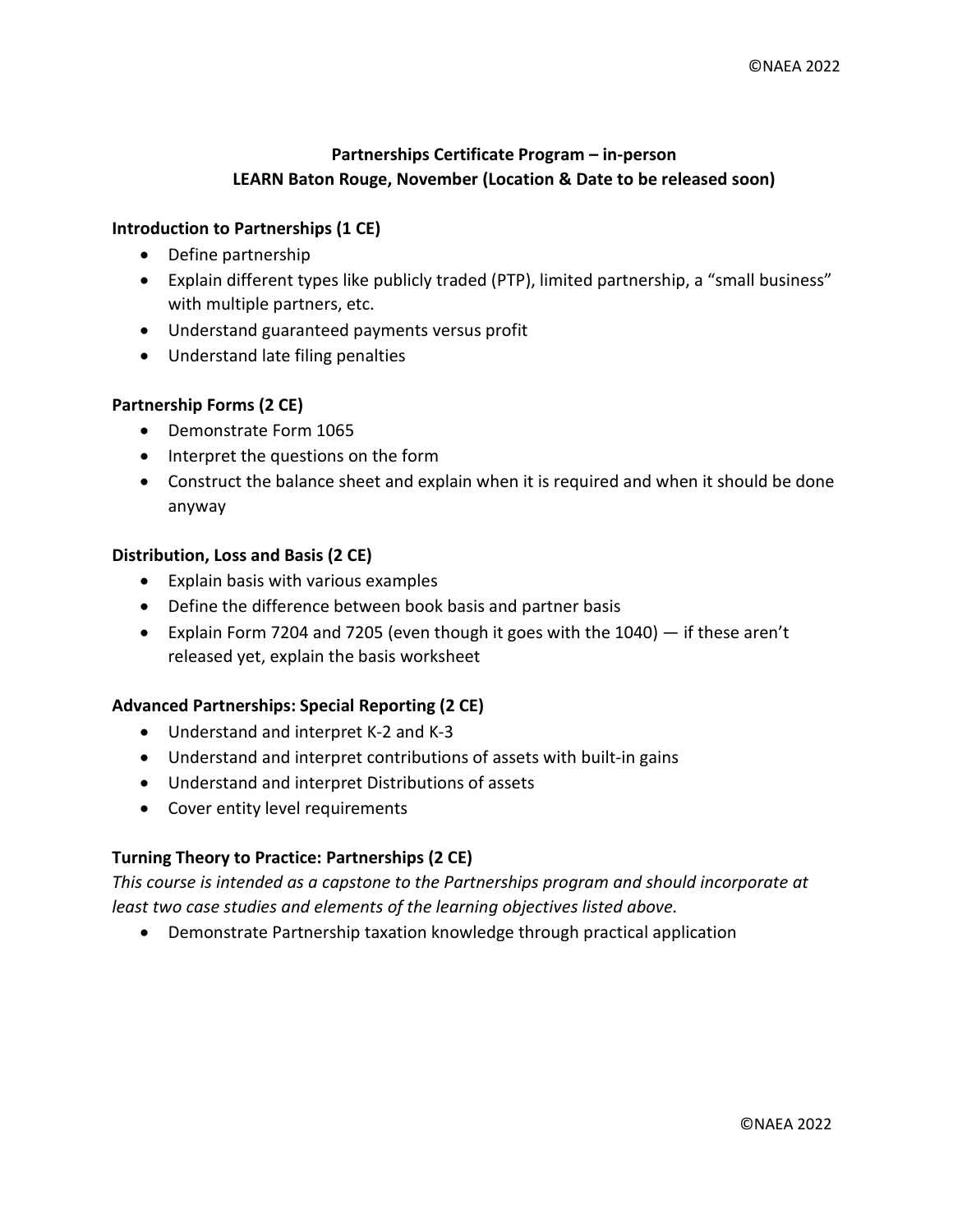## **Basic Foreign Topics Certificate Program – Virtual**

\*These courses will be scheduled throughout the first half of December

## **Introduction to Tax Treaties (1 CE)**

- Understand best strategies to read and interpret treaties
- Know what to look for when reading treaties
- Understand the Form 8833 treaty exemption
- Understand the saving clause

#### **Introduction to Foreign Forms (2 CE)**

- Differentiate between 1040NR and 1040
- Understand the substantial presence test (counting days and exceptions)
- Understand and complete form 8833 treaty exemption
- Understand when to use the option to use HOH when spouse is NRA

#### **Foreigners with U.S. Income (1 CE)**

- Understand, interpret, and complete Form 1040NR
- Understand, interpret, and complete Form 8843

#### **U.S. Residents with Foreign Income (2 CE)**

- Understand elections
- Differentiate between Form 1116 and 2553
- Understand, interpret, and complete Forms 8938 and FinCEN 114
- Understand penalties
- Understand foreign rentals
- Understand foreign pensions public and private

#### **Turning Theory to Practice: Basic Foreign Tax (2 CE)**

*This course is intended as a capstone to the Baic Foreign Topics program and should incorporate at least two case studies and elements of the learning objectives listed above.*

• Demonstrate Foreign taxation knowledge through practical application